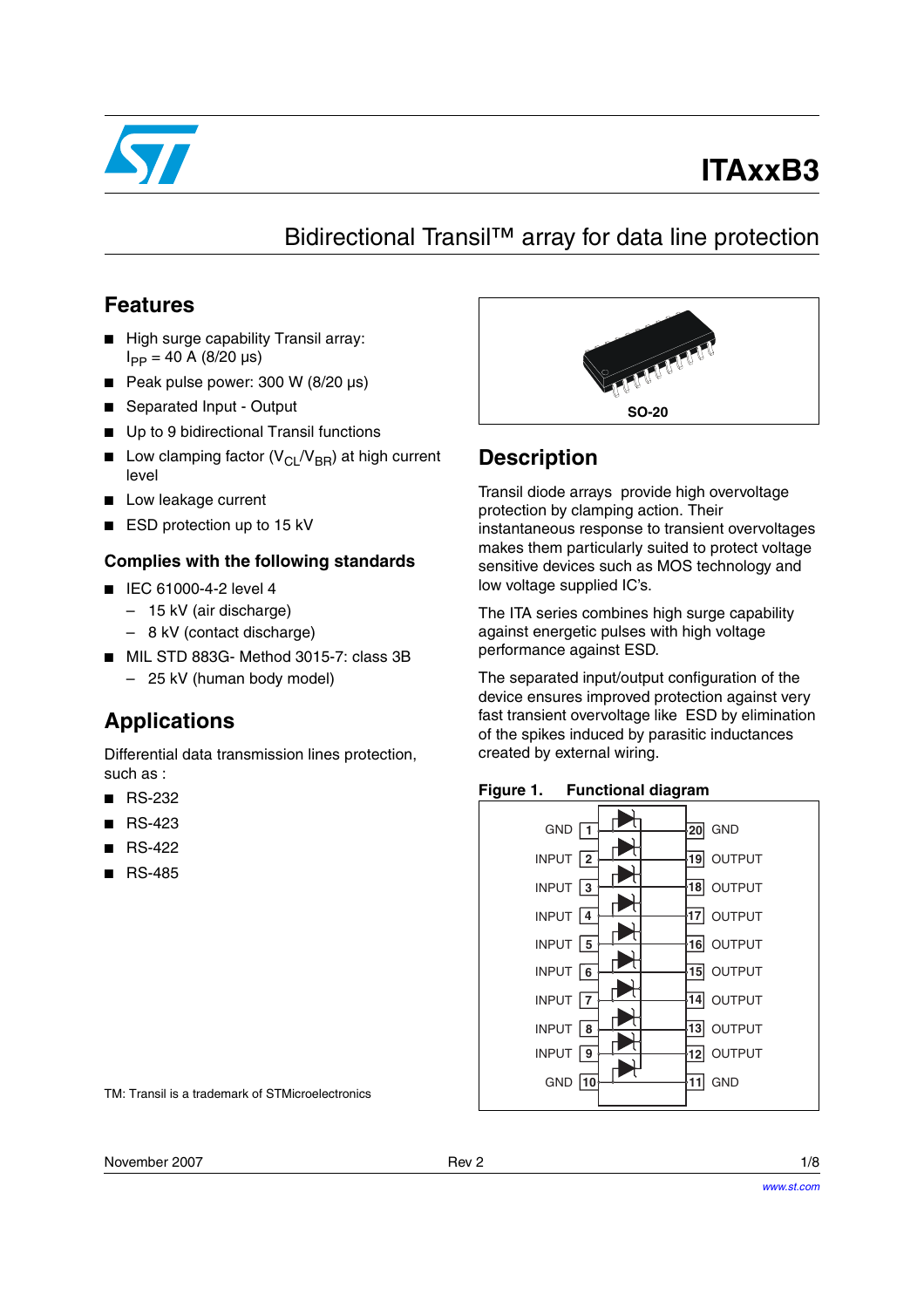# **1 Characteristics**

| Symbol                     | <b>Parameter</b>                                   | Value                     | Unit         |   |
|----------------------------|----------------------------------------------------|---------------------------|--------------|---|
| $P_{PP}$                   | Peak pulse power $(8/20 \,\mu s)^{(1)}$            | $T_i$ initial = $T_{amb}$ | 300          | w |
| <b>I</b> pp                | Peak pulse current $(8/20 \,\mu s)^{(1)}$          | $T_i$ initial = $T_{amb}$ | 40           | A |
| $l^2t$                     | Wire $1^2t$ value <sup>(1)</sup>                   | 0.6                       | $A^2$ s      |   |
| T,                         | Maximum operating junction temperature             | 125                       | $^{\circ}$ C |   |
| ${\mathsf T}_{\text{stg}}$ | Storage temperature range                          | $-55$ to $+150$           | °C           |   |
| Τı.                        | Maximum lead temperature for soldering during 10 s | 260                       | °C           |   |

#### Table 1. Absolute ratings (T<sub>amb</sub> = 25 °C)

<span id="page-1-0"></span>1. For surges greater than the specified maximum value, the I/O will first present a short-circuit and after an open circuit caused by the wire melting.

| Symbol                 | <b>Parameter</b>     |                                 |        |                            |                 |          |                             |            |                             |                 |      |
|------------------------|----------------------|---------------------------------|--------|----------------------------|-----------------|----------|-----------------------------|------------|-----------------------------|-----------------|------|
| V <sub>RM</sub>        |                      | Stand-off voltage               |        |                            |                 |          |                             |            |                             | IPP             |      |
| $V_{BR}$               |                      | Breakdown voltage               |        |                            |                 |          |                             |            |                             |                 |      |
| $V_{CL}$               | Clamping voltage     |                                 |        |                            |                 |          |                             |            |                             |                 |      |
| <sup>I</sup> RM        | Leakage current      |                                 |        |                            |                 |          |                             | <b>IRM</b> | <b>VRM</b>                  | ٠v<br>VCL       |      |
| <b>I</b> <sub>PP</sub> | Peak pulse current   |                                 |        |                            |                 |          |                             |            | <b>VBR</b>                  |                 |      |
| $\alpha$ T             |                      | Voltage temperature coefficient |        |                            |                 |          |                             |            |                             |                 |      |
| $V_F$                  | Forward voltage drop |                                 |        |                            |                 |          |                             |            |                             |                 |      |
| C                      | Capacitance          |                                 |        |                            |                 |          |                             |            |                             |                 |      |
|                        |                      | $V_{BR}$                        | $@I_R$ | @<br><b>I<sub>RM</sub></b> | V <sub>RM</sub> | $V_{CL}$ | @<br><b>I</b> <sub>PP</sub> | $V_{CL}$   | @<br><b>I</b> <sub>PP</sub> | $\alpha$ T      | C    |
| Order code             |                      | min.                            |        | max.                       |                 |          | $8/20$ µs                   | max.       | $8/20 \,\mu s$              | max.            | max. |
|                        |                      | (1)                             |        |                            |                 | (1)      |                             | (1)        |                             |                 | (2)  |
|                        |                      | v                               | mA     | μA                         | V               | v        | A                           | V          | A                           | $10^{-4}$ /°C   | pF   |
| ITA6V5B3               |                      | 6.5                             | 1      | 10                         | 5               | 9.5      | 10                          | 121        | 25                          | 4               | 1100 |
| ITA18B3                |                      | 18                              | 1      | 4                          | 15              | 21       | 10                          | 26         | 25                          | 9               | 500  |
| <b>ITA25B3</b>         |                      | 25                              | 1      | 4                          | 24              | 31       | 10                          | 36         | 25                          | 12 <sub>2</sub> | 420  |

#### <span id="page-1-2"></span>Table 2. **Electrical characteristics (T<sub>amb</sub> = 25 °C)**

<span id="page-1-1"></span>1. Between I/O pin and ground.

2. Between two input pins at 0 V Bias,  $F = 1$  MHz.

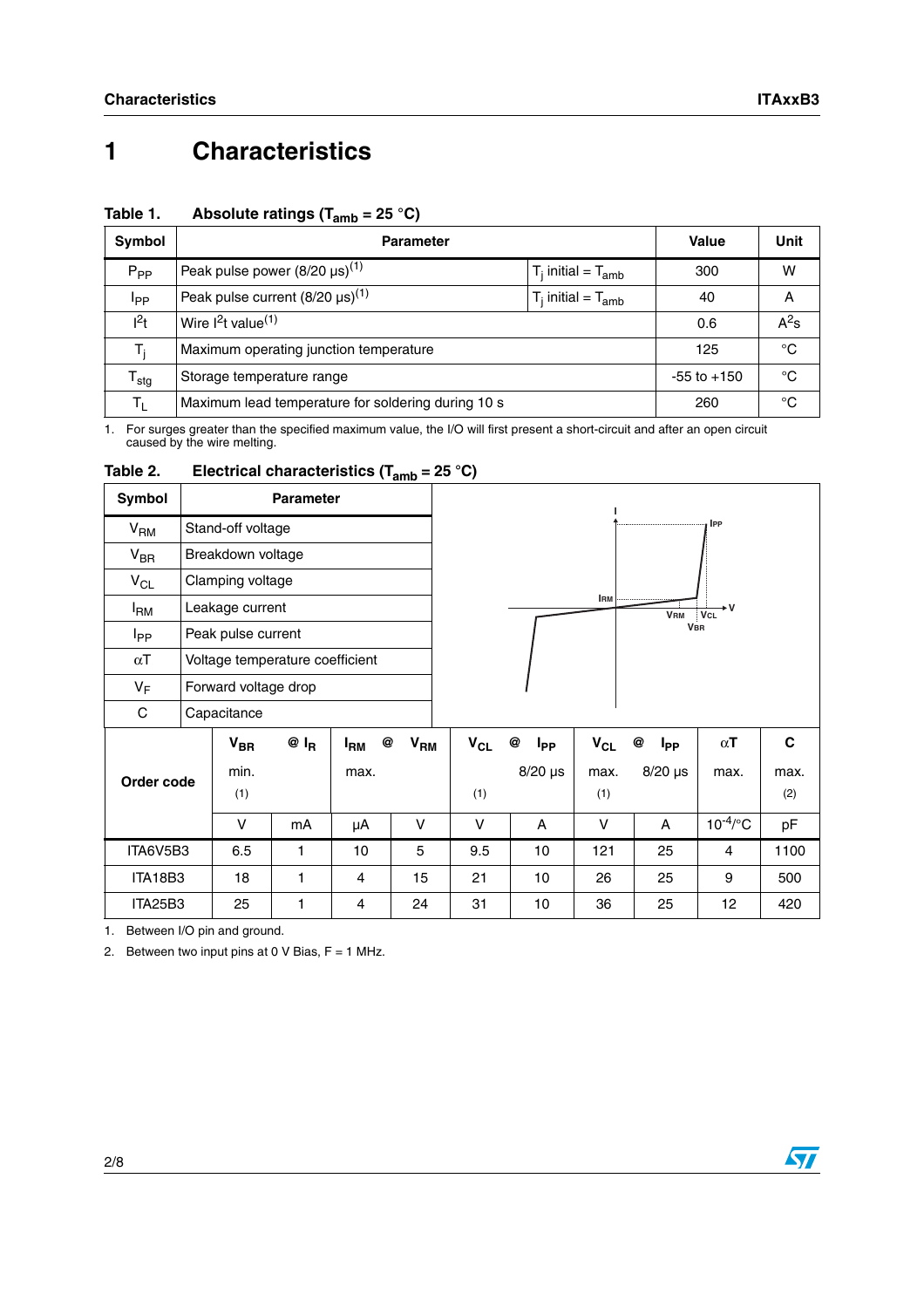### <span id="page-2-0"></span>**Pulse waveform**



### **Figure 4. Clamping voltage versus peak pulse current (exponential waveform 8/20 µs)**









Figure 5. Peak current I<sub>DC</sub> inducing open **circuit of the wire for one input/output versus pulse duration (typical values)**



**Figure 7. Relative variation of leakage current versus junction temperature**

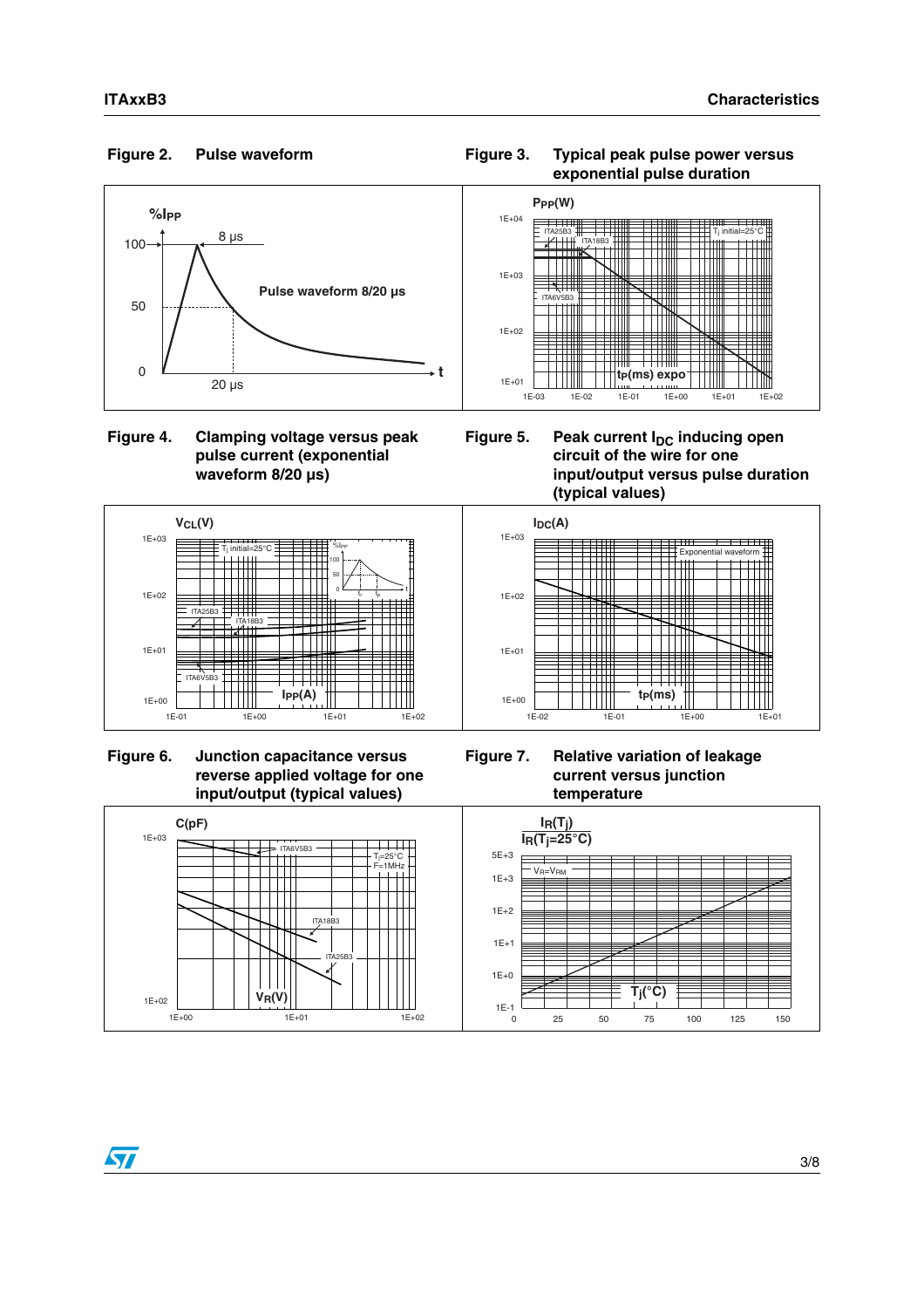## **2 Application information**

This monolithic Transil Array is based on 610 unidirectional Transils with a common cathode and can be configurated to offer up to 9 bidirectional functions. This imposes a maximum differential voltage between 2 input pins (see *[Table 3](#page-3-0)*).

#### <span id="page-3-0"></span>Table 3. **Table 3. Maximum differential voltages**

| Order code | Maximum differential voltage between two input pins at 25°C |
|------------|-------------------------------------------------------------|
| ITA6V5B3   | $\pm$ 3.5 v                                                 |
| ITA18B3    | $\pm$ 9.0 v                                                 |
| ITA25B3    | $± 12.5$ v                                                  |

### **Figure 8. RS-232 junction (typical application)**



## **2.1 Design advantage of ITAxxB3 used with 4-point structure**

The ITAxxxB3 has been designed with a 4-point structure Figure 9. (separated Input/output) to efficiently protect against

disturbances with very high di/dt rates, such as ESD. The purpose of this 4-point structure is to eliminate the overvoltage introduced by the parasitic inductances of the wiring (Ldi/dt).

Efficient protection depends not only on the component itself, but also on the circuit layout. The drawing given in figure 9 shows the layout to be used in order to take advantage of the 4-point structure of the ITAxxxB3.

With this layout, each line to be protected passes through the protection device.

In this way, it realizes an interface between the data line and the circuit to be protected, guaranteeing an isolation between its inputs and outputs.

### **The 4 point structure**



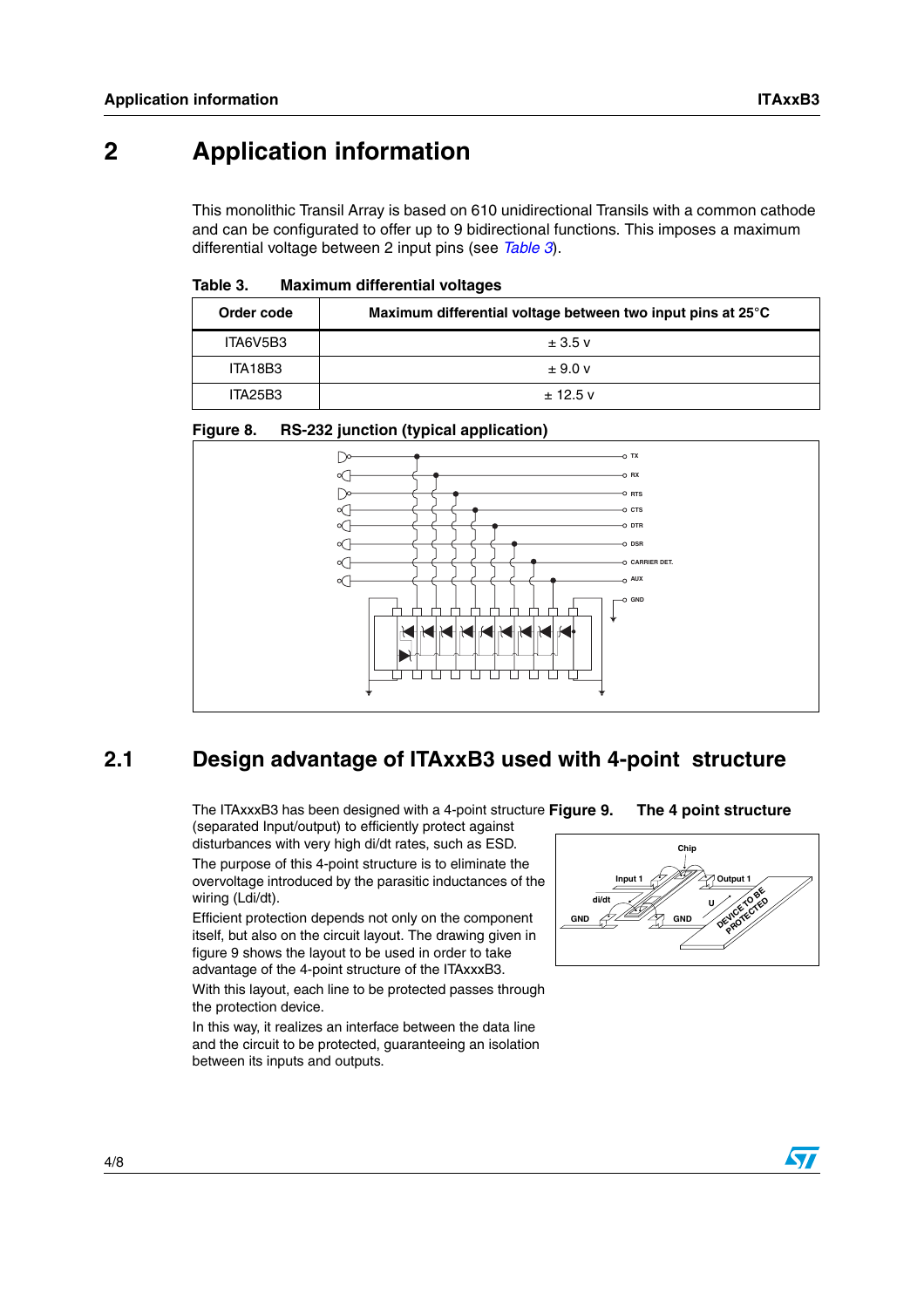# **3 Ordering information scheme**

### **Figure 10. Ordering information scheme**



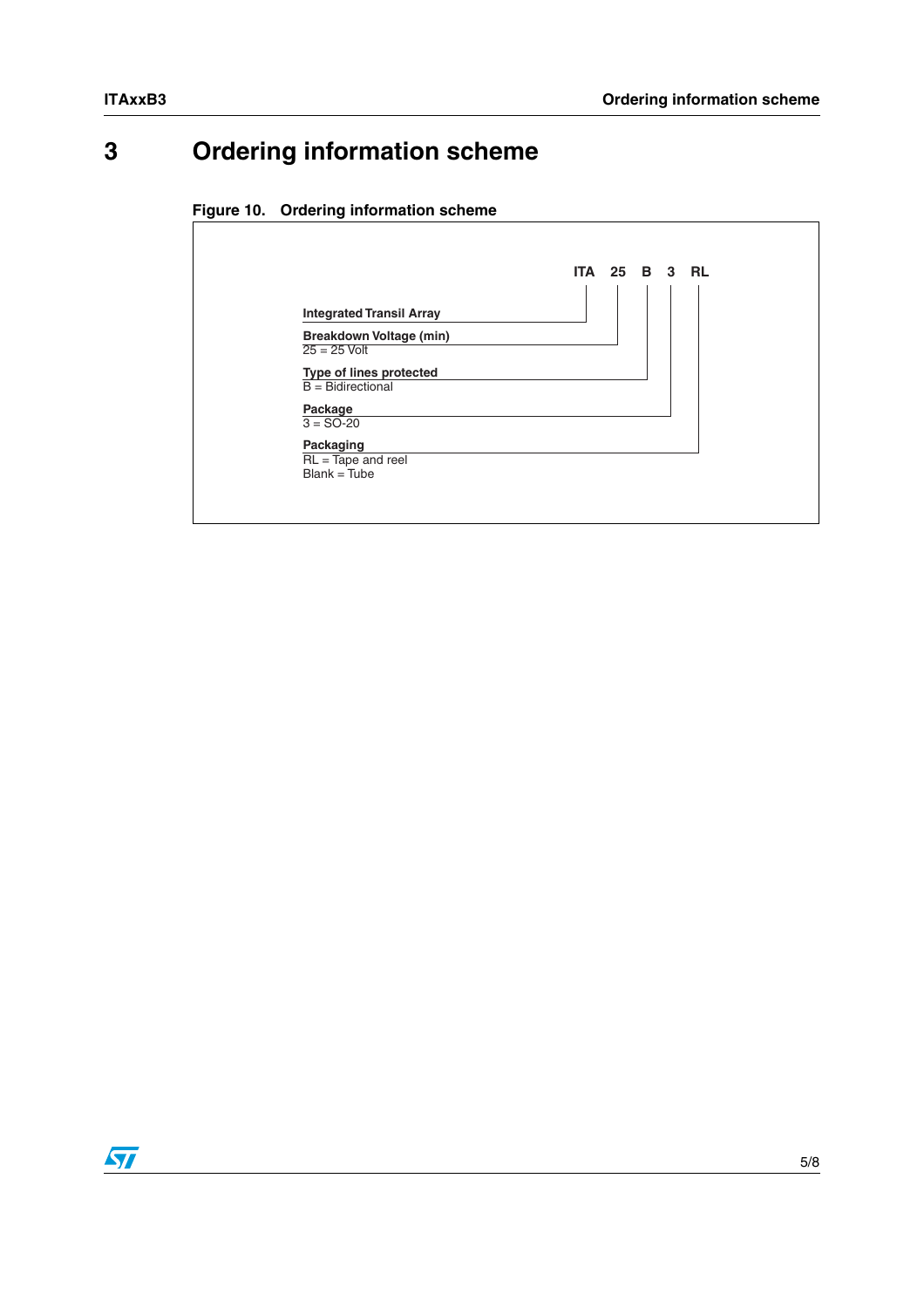## **4 Package information**

Epoxy meets UL94, V0

In order to meet environmental requirements, ST offers these devices in ECOPACK® packages. These packages have a lead-free second level interconnect. The category of second level interconnect is marked on the package and on the inner box label, in compliance with JEDEC Standard JESD97. The maximum ratings related to soldering conditions are also marked on the inner box label. ECOPACK is an ST trademark. ECOPACK specifications are available at: www.st.com.

Table 4. **Table 4. SO-20 dimensions**







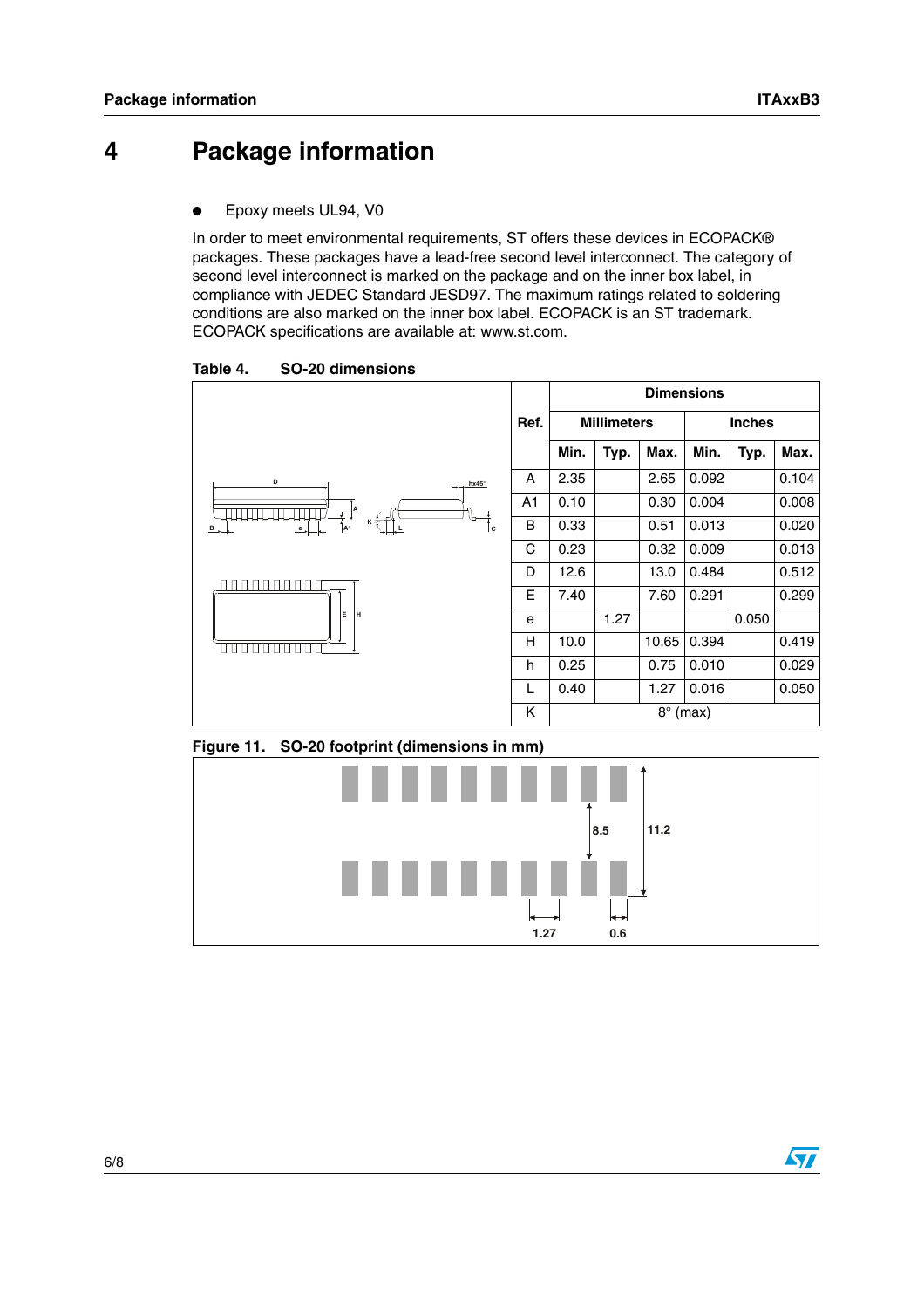# **5 Ordering Information**

#### Table 5. **Ordering information**

| Order code | <b>Marking</b> | Package | Weight | <b>Base qty</b> | Delivery mode |
|------------|----------------|---------|--------|-----------------|---------------|
| ITA6V5B3   | ITA6V5B3       |         |        | 1000            | Tube          |
| ITA18B3    | ITA18B3        |         |        | 1000            | Tube          |
| ITA18B3RL  | ITA18B3        | SO-20   | 0.55 g | 1000            | Tape and reel |
| ITA25B3    | ITA25B3        |         |        | 1000            | Tube          |
| ITA25B3RL  | ITA25B3        |         |        | 1000            | Tape and reel |

# **6 Revision history**

| Table 6. | <b>Document revision history</b> |  |  |
|----------|----------------------------------|--|--|
|----------|----------------------------------|--|--|

| Date        | <b>Revision</b> | <b>Changes</b>                                                                                                                |
|-------------|-----------------|-------------------------------------------------------------------------------------------------------------------------------|
| 13-Dec-2004 |                 | Initial release.                                                                                                              |
| 07-Nov-2007 | $\overline{2}$  | Reformatted to current standards. Updated leakage current values in<br>Table 2 Updated pulse waveform parameters in Figure 2. |